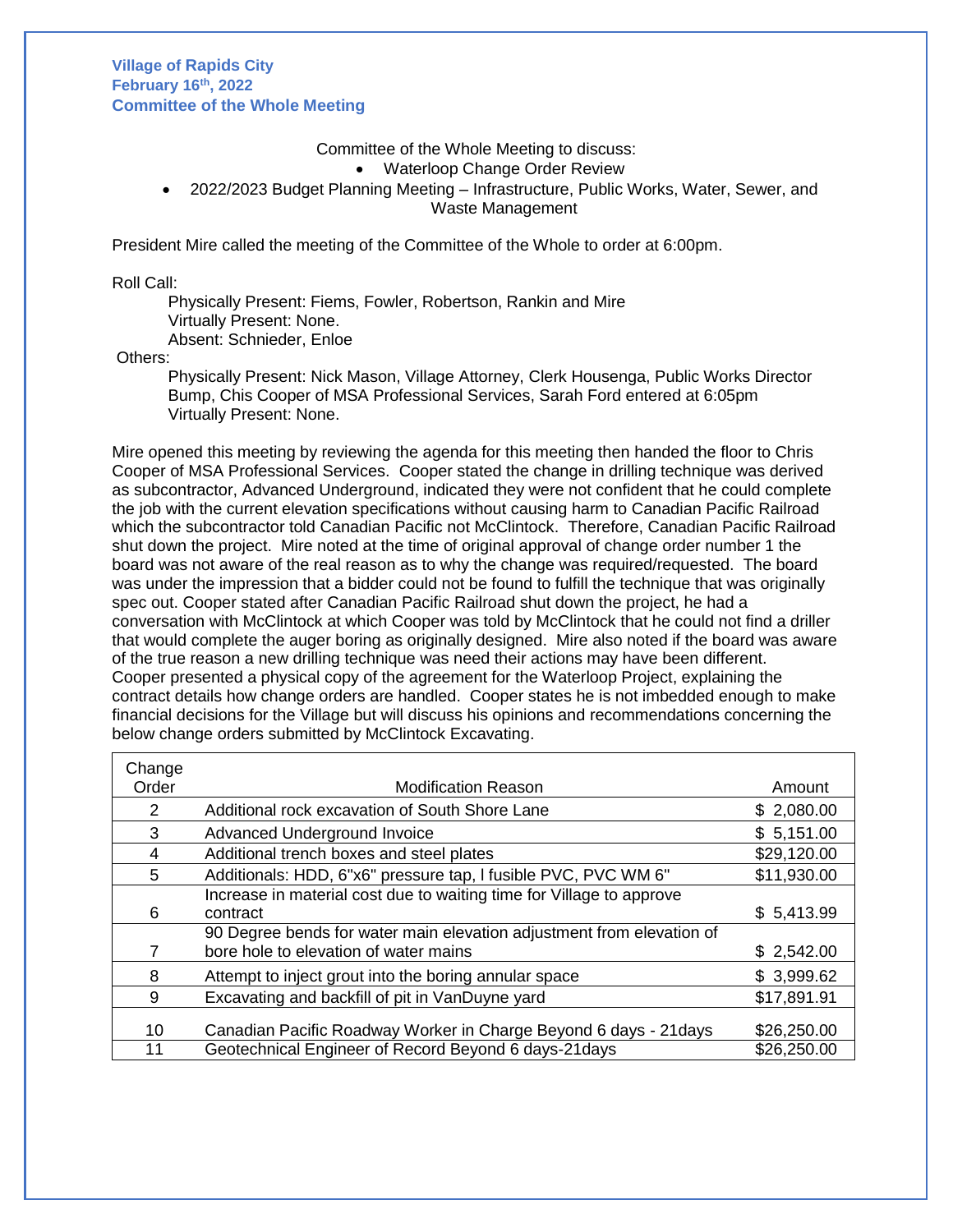# **Village of Rapids City February 16th, 2022 Committee of the Whole Meeting**

Cooper recommended the below actions pertaining to each change order as follows.

| Change         | Recommended |                                                                         |  |
|----------------|-------------|-------------------------------------------------------------------------|--|
| Order          | Action      | <b>Recommendation Reason</b>                                            |  |
| $\overline{2}$ | Approve     | Change due to drilling technique change.                                |  |
|                |             | Advanced Underground mobilized; mobilization is in the original         |  |
|                |             | agreement for the fulfilled project. Advanced Underground did not       |  |
| 3              | Not Approve | complete the project. - Due to drilling technique change.               |  |
|                |             | Additional shoring due to change in drilling depth, knowledge of this   |  |
|                |             | was presented to the board prior to work commencing - Due to            |  |
| 4              | Approve     | drilling technique change.                                              |  |
|                |             | Additional quantities need not due to change in scope of project. -     |  |
| 5              | Approve     | Not due to drilling technique change.                                   |  |
|                |             | Cooper provided a project timeline to trustees detailing the wait time  |  |
|                |             | was not due to Village, but to lack of proper insurance need by         |  |
| 6              | Not Approve | McClintock for Canadian Pacific Railroad requirements                   |  |
|                |             | Cooper stated this was an oversight on his part. - Not due to drilling  |  |
| 7              | Approve     | technique change.                                                       |  |
|                |             | Requested by Canadian Pacific Railroad to prevent collapse -            |  |
|                |             | Cooper calculated an estimation of mobilization for the attempt to      |  |
|                |             | inject the grouting in the amount of \$281.00 and recommends paying     |  |
| 8              | Not Approve | this amount - Due to drilling technique change.                         |  |
|                |             | McClintock arranged with VanDuyne to dig beyond Village approved        |  |
|                |             | easement, Article 10 of the agreement, Per Mason not a valid charge     |  |
|                |             | - This change was not communicated with the Village prior to work       |  |
|                |             | completed. - Cooper stated he would recommend negotiating cost          |  |
| 9              | Not Approve | since the Village did benefit from the action taken.                    |  |
|                |             | Original scope of the project provided for 6 days of the Roadway        |  |
|                |             | Worker. Due to failure in injecting grouting a monitoring program has   |  |
|                |             | been set in place for the railway. - Due to drilling technique change - |  |
| 10             | Not Approve | Cooper verbal recommends paying                                         |  |
|                |             | Monitoring of railway. McClintock hired IMEG to monitor railroad        |  |
|                |             | track elevation during construction but did not call off the monitoring |  |
|                |             | once work was completed. - Due to drilling technique change -           |  |
| 11             | Not Approve | Cooper verbal recommends paying                                         |  |

Referencing change order number 6, Mire pointed out that the Village was prepared to sign the contract when presented, but McClintock was the one to cause the delay due to the failure to provide the proper insurance the Canadian Pacific Railroad required.

Mire informed the board he met with Attorney Mason who advised that the board table change orders 2, 4, 5, 7, 8, 10, 11, further recommended denying 3, 6, 9 this determination was based on the reasoning that not all facts were presented prior to work starting. After discovery of the facts, Mire, Rankin, Bump and Housenga along with Cooper met with McClintock in which Mire told McClintock he needed to come in at contract price, McClintock understood. An additional meeting was requested for a status update in December in which McClintock stated they were too busy attend. Mire expects honest business practices to be conduct by all contracting agencies. Rankin motioned the board deny change orders number 3, 6, 9 and 2, 4, 5, 7, 8, 10, 11 change orders be tabled pending discussion with the contractor at a future meeting; said meeting request is to be drafted by the Village Attorney and mailed to McClintock; Fiems seconded the motion. All present members voted yes, motion passes. The forementioned meeting is to be attended by Cooper, Mire, Rankin, Bump and McClintock.